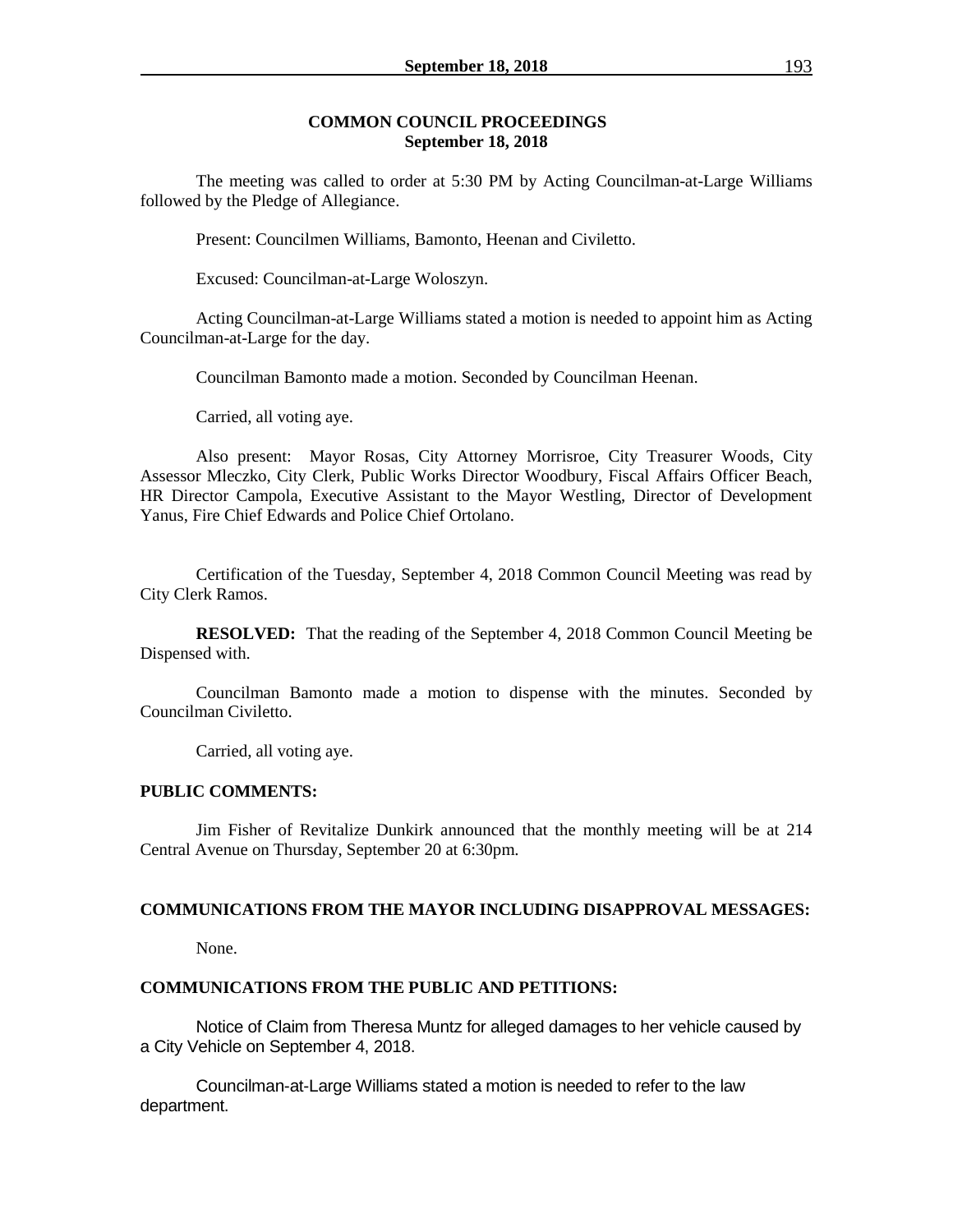Councilman at Bamonto made a motion. Seconded by Councilman Civiletto.

Carried, all voting aye.

Notice of Claim from Paul Cybart for alleged damages to his Chevy Silverado caused by paint overspray on a City fence.

Councilman-at-Large Williams stated a motion is needed to refer to the law department.

Councilman Bamonto made a motion. Seconded by Councilman Civiletto.

Carried, all voting aye.

#### **REPORTS OF STANDING COMMITTEES, BOARDS AND COMMISSIONS:**

Councilman Bamonto inquired to Director of Development Yanus for an update on the status of the new hotel.

Director of Development Yanus stated we are currently working on the lease agreement with the developers. This has been obviously a long process and we have had a lot of different inquiries from developers while this process has been going on so we are keeping our options open in the case that this doesn't work with the current developers that we are going thru the lease agreement with. We have been doing our due diligence on this site and we conducted a phase 1 environmental site assessment and finished that and we received a grant thru the EPA to do a phase 2 site assessment and we also have the site within our BOA so it's a really great site on the water front, other developers are very interested so we are taking note of this and working thru the lease agreements in hopes to get this site developed but we are just continuing to move forward.

Councilman Heenan inquired to Director of Development Yanus do we have any commitment to them and are we able to entertain other offers as they come along, is that correct. My concern is that how we move forward with this is that we do have some type of performance bond and have a start by date so this doesn't linger on as long as it has been. I believe it has been a year plus working with this company. Do we have a date for a DLDC meeting. Also inquired to City Attorney Morrisroe I know that we are pursuing putting in a driveway and parking lot at the dog park. Do we know 100% that we still have rights to this property if it is sold. I hate to see us put money into it if we don't know this for sure. Do we have to renew that agreement with the purchaser. I didn't know if the present owner made sure he covered himself in case he did sell it in the future to leave that option for himself and was that clause inserted into the contract lease agreement with us.

Director of Development Yanus stated that the next DLDC meeting will be in October

Mayor Rosas stated that the bottom line is, until we have a signed agreement in the form of a contract we are free to continue to pursue other developers. We do have 2 separate developers that have reached out to us and are interested in that parcel and building a hotel there so we will be pursuing those opportunities, however we do have a very good relationship with the current developers; Erie Land Development and the attorney is also working with their attorney at this point. So yes we are free to work with other developers and that is what we are going to be doing.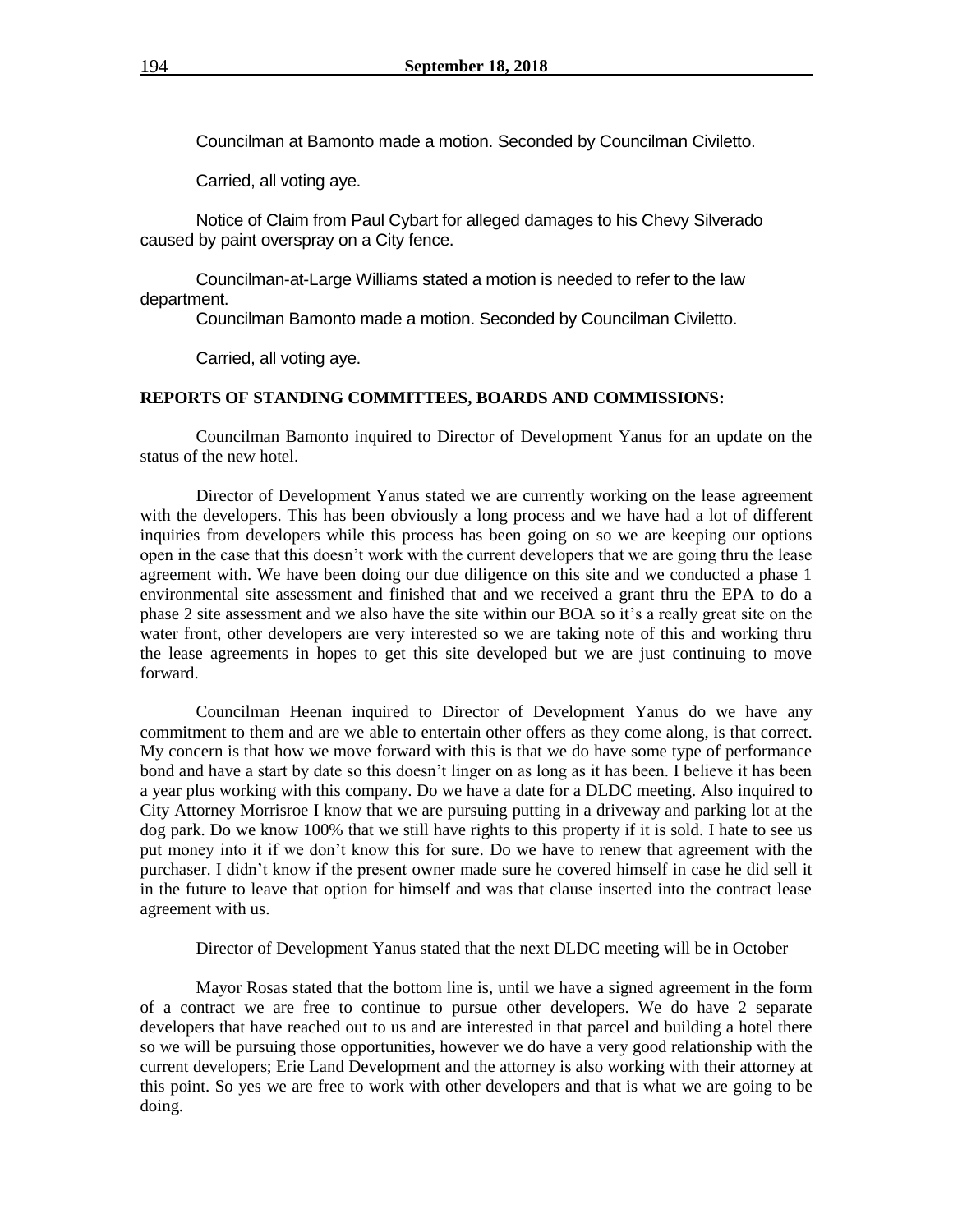City Attorney Morrisroe stated that under the current lease any change in the lease would have to be renegotiated so there is no automatic kick, if we are doing an investment in driveway space we may have to do an addendum to that lease to make sure we are covered on that as well. That is something we may want to revisit with the owner and his attorney. The lease would carry over and if you wanted to change the lease at all we would have to sit down and talk. There is no automatic sort of kill switch so to say so if the property sells the lease runs with the land.

Councilman Civiletto announced there is a Public Safety Committee meeting in the Mayors Conference room on October 10th at 4:00pm in the and inquired to DPW Director Woodbury about Nevins Street being paved.

DPW Director Woodbury stated that it will be shared services. The County pavers will be available either starting Friday or all of next week.

Councilman Williams inquired to DPW Director Woodbury for an update on the light at Second Street and Roberts Road and stated there will be a DPW Committee Meeting next Wednesday, September 26 at 4:00pm.

DPW Director Woodbury stated the controller has not arrived yet.

#### **UNFINISHED BUSINESS:**

NONE

#### **PREFILED RESOLUTIONS:**

### **RESOLUTION #95-2018 September 18, 2018**

## **BY COUNCILMAN WILLIAMS:**

### **ENGINEERING SERVICES TO FURNISH AND INSTALL SCADA SYSTEM/ MODIFY ADD TO SCADA SYSTEM AS NEEDED FOR CITY OF DUNKIRK WASTEWATER AND WATER TREATMENT PLANTS**

**WHEREAS,** the City of Dunkirk entered into a 2009 Consent Order with the Chautauqua County Department of Health (CCDOH) to address certain inadequacies at the City's water treatment plant and water distribution system, and now the Phase 3 items of the Consent Order can be addressed according to the CCDOH schedule; and

**WHEREAS,** by notification letter received December 17, 2015, the New York State Environmental Facilities Corporation (EFC) granted Dunkirk \$2 million of grant funds and \$7 million in low-interest loan funds to finance Phase 3 reconstruction and new construction improvements to the City's water system pursuant to such Consent Order; and

**WHEREAS,** the City of Dunkirk received an approved increase of the grant portion of these EFC funds to \$3 million; and

**WHEREAS,** as part of Phase 3, the Department of Public Works requested proposals from professional engineering firms to both furnish and install a Supervisory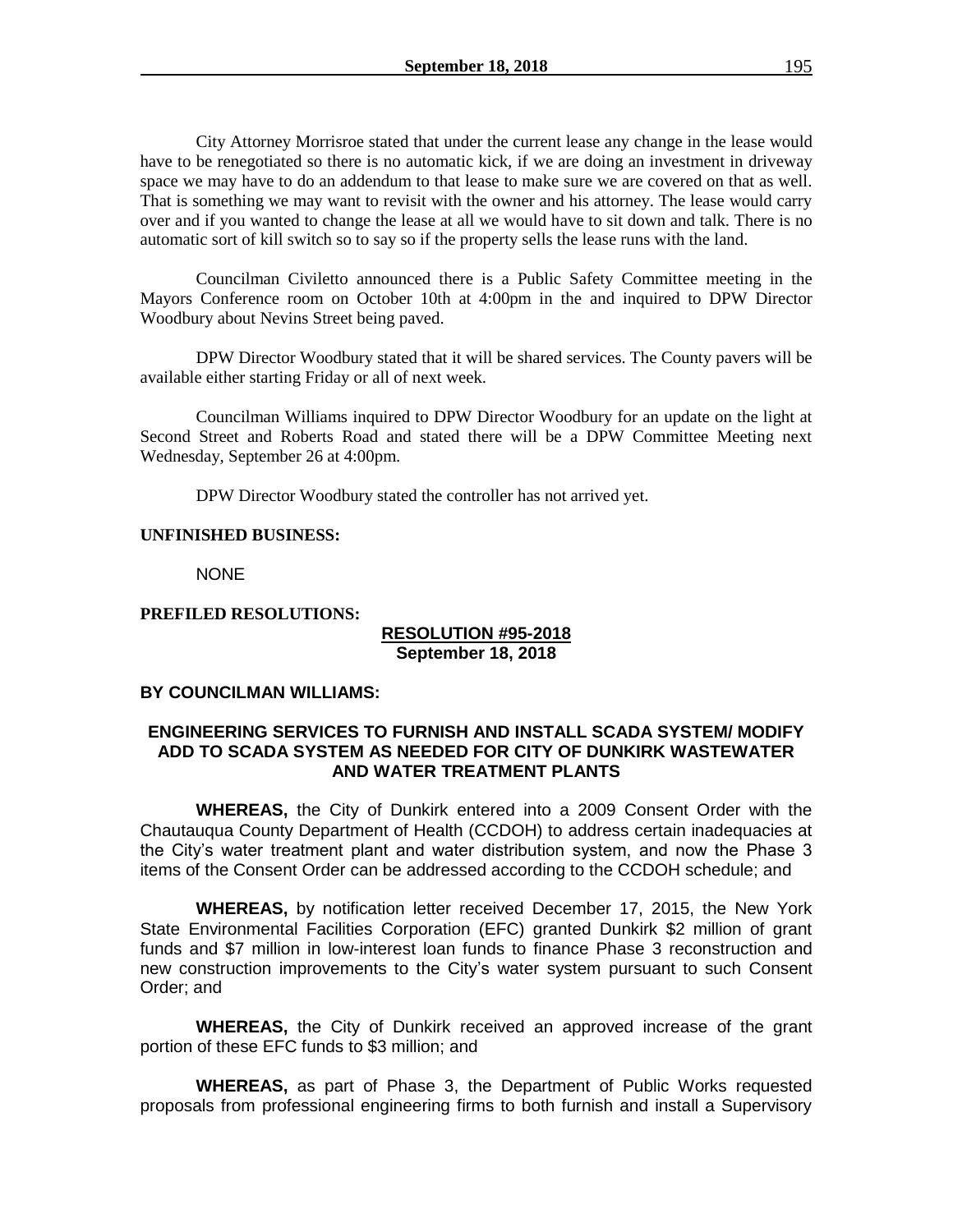Control and Data Acquisition (SCADA) system, and to provide modifications and additions to the SCADA system as needed; and

**WHEREAS**, Greenman-Pederson Inc. (GPI) has submitted winning bids for both related projects, priced at \$240,000 and \$117,500, respectively, subject to the contractor meeting all NYS DOH and EFC requirements; now, therefore, be it,

**RESOLVED,** that the Mayor is hereby authorized and directed to accept both bids and execute the two contracts with GPI for furnishing and installing the SCADA system, and for modifying and adding to the system as needed, contingent upon the contractor first supplying all necessary approvals from EFC to meet its funding requirements.

Carried, all voting aye.

### **RESOLUTION #96-2018 September 18, 2018**

### **BY: THE ENTIRE COUNCIL**

### **AUTHORIZING MAYOR TO EXECUTE CHAUTAUQUA COUNTY AGREEMENT AMENDMENT (SNOW REMOVAL AND ICE CONTROL)**

**WHEREAS**, the City is seasonally reimbursed by Chautauqua County for snow removal and ice control on County routes within the City, and

**WHEREAS,** the current agreement for said services has expired and the County has since requested an extension and payment amendment to the original agreement; now, therefore, be it hereby

**RESOLVED**, upon the recommendation of Director of Public Works Woodbury, that the Mayor be, and hereby is, authorized and directed to execute an agreement amendment on behalf of the City of Dunkirk, with Chautauqua County, for provision of snow removal and ice control services for snow seasons through April 30, 2021 at the following annual reimbursements:

2018/2019 Season \$5,583.00 per centerline mile 2019/2020 Season \$5,750.00 per centerline mile 2020/2021 Season \$5,923.00 per centerline mile.

Carried, all voting aye.

### **RESOLUTION # 97-2018 September 18, 2018**

# **BY COUNCILMAN CIVILETTO:**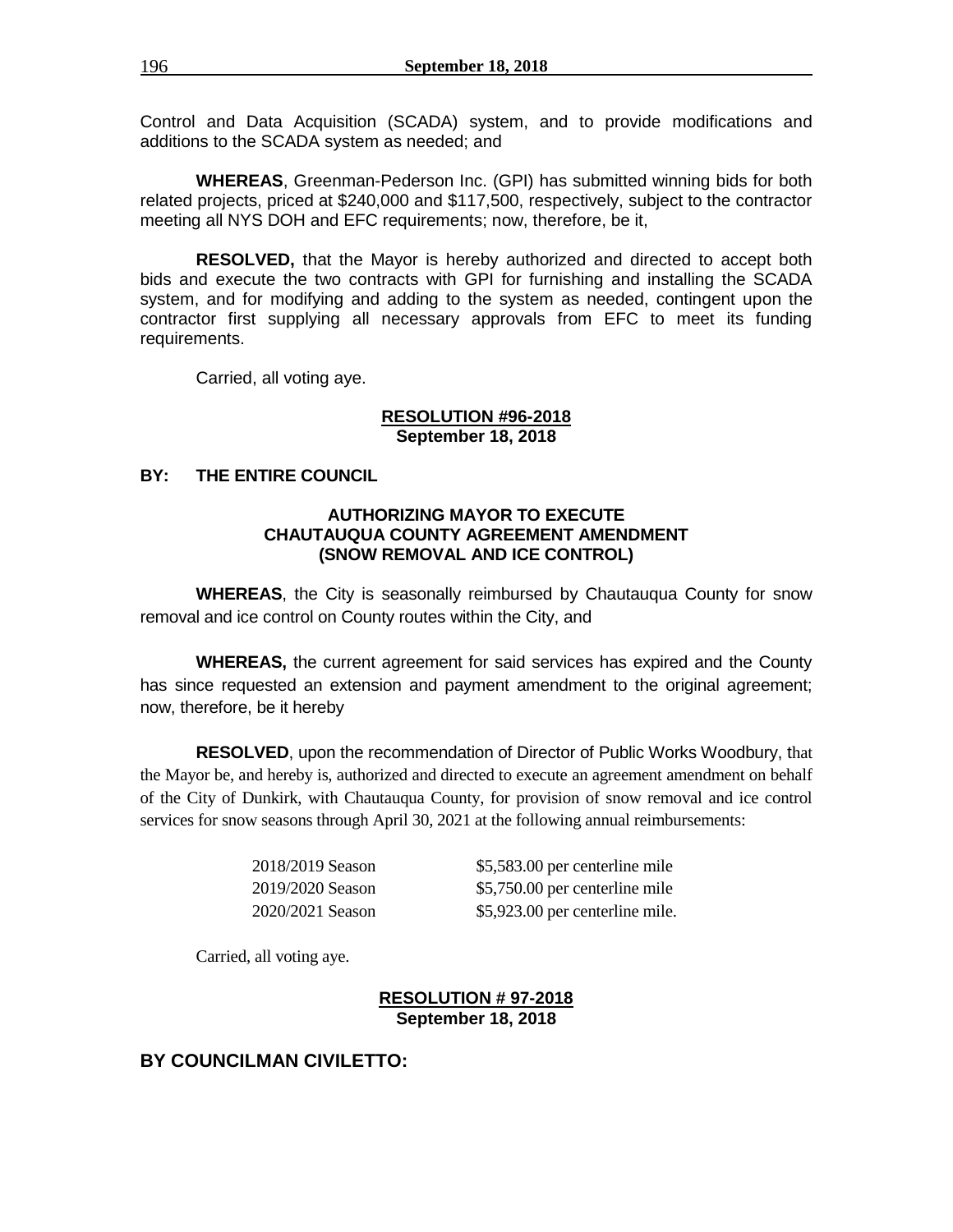# **AUTHORIZING THE RETAINER AGREEMENT WITH COLUCCI & GALLAHER P.C. FOR THE VACANT PROPERTY INITIATIVE**

**WHEREAS,** the City of Dunkirk Planning and Development Department has secured grant funding for an initiative to address vacant and abandoned properties in the City; and

**WHEREAS**, this initiative has already resulted in a survey of all residential properties in the City and an accompanying report prepared by outside experts; and

**WHEREAS**, remaining grant funding exists to pursue strategies identified in this report; and

**WHEREAS**, additional legal assistance was identified as the most effective use of these remaining funds to address both bank foreclosure zombie properties via litigation using the new NYS zombie property law, and estate zombie properties, where the title holder has passed away and no estate has been established to be able to sell the property; and

**WHEREAS**, City staff prepared an RFQ for legal assistance with the ongoing vacant property initiative; and

**WHEREAS**, Colucci & Gallaher, P.C., a law firm with extensive experience working with communities on vacant property matters, submitted the most outstanding proposal; and

**WHEREAS**, the City wishes to engage Colluci & Gallaher for legal assistance with the ongoing vacant property initiative; now, therefore, be it

**RESOLVED,** the Common Council hereby authorizes the Mayor to sign and enter into a retainer agreement with Colucci & Gallaher to provide legal assistance to the City's ongoing vacant property initiative.

Carried, all voting aye.

### **RESOLUTION # 98 -2018 September 18, 2018**

## **BY ENTIRE COUNCIL:**

## **AUTHORIZING BUDGET LINE MODIFICATIONS For Fiscal Year 2018**

**WHEREAS,** it is anticipated that some expenses will exceed their entire budgetary essentials, and it is anticipated that some appropriations will have surpluses for Fiscal Year 2018, ending December 31, 2018; now, therefore, be it

**RESOLVED**, that the Fiscal Affairs Officer is hereby authorized and directed to make the following modifications to the Fiscal Year 2018 budget:

### **Fund 1 - General Fund**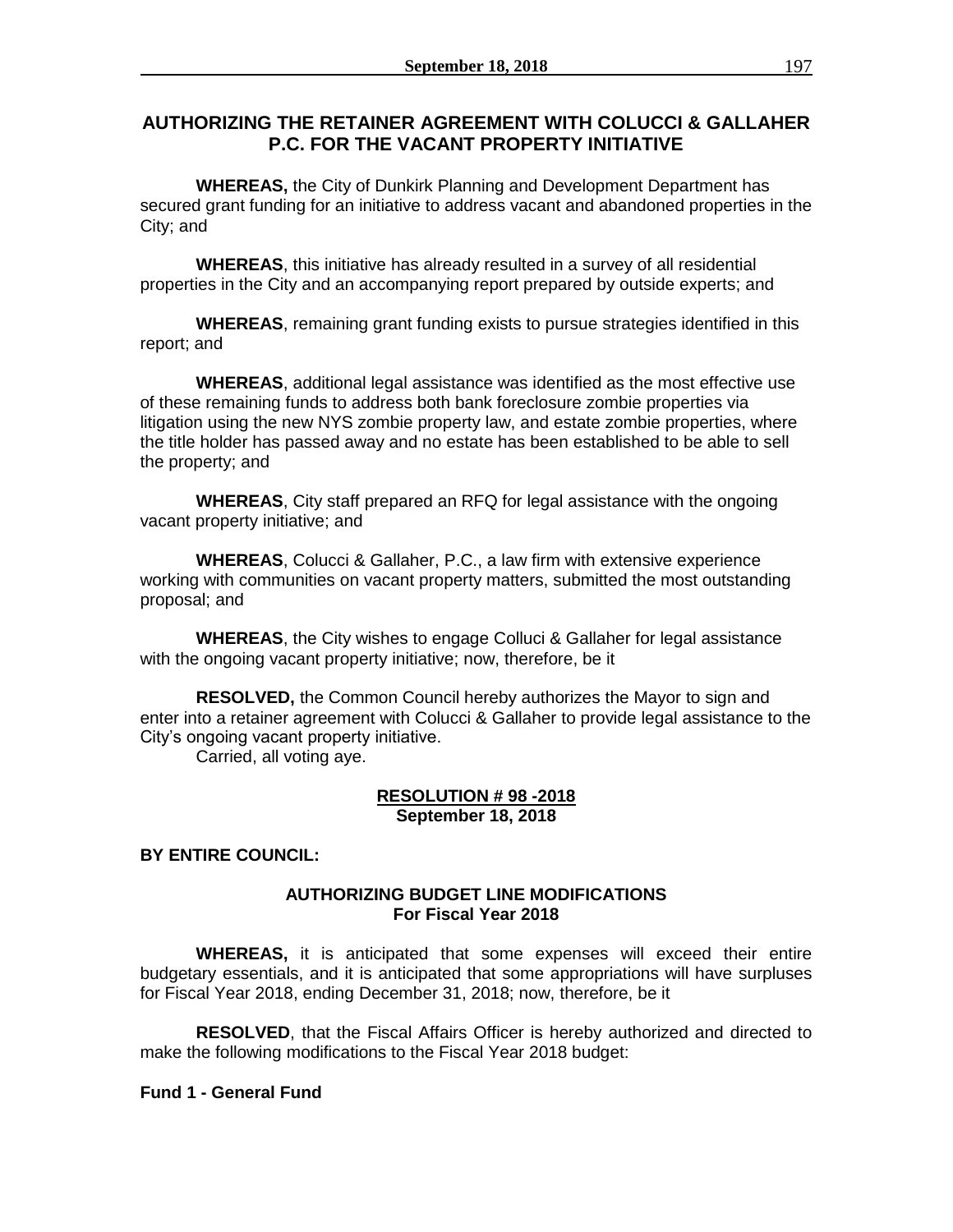| <b>Account Number Department</b>                              |                                      | Line                         | Change                         |  |
|---------------------------------------------------------------|--------------------------------------|------------------------------|--------------------------------|--|
| 001.0001.2705.7060Revenue                                     |                                      | <b>Donations-Police</b>      | \$335.00                       |  |
|                                                               | 001.3120.44242 Police Restricted K-9 |                              | \$<br>335.00                   |  |
|                                                               |                                      |                              |                                |  |
|                                                               | <b>TOTAL</b>                         |                              | \$                             |  |
| (Donation for K-9)                                            |                                      |                              |                                |  |
|                                                               |                                      | Line                         | Change                         |  |
| <b>Account Number Department</b><br>001.0001.1081.0813Revenue |                                      | PILOT-Host Fee               | \$(35,000.00)                  |  |
| 001.0001.1170                                                 | Revenue                              | <b>Franchise Tax/Cable</b>   | \$<br>10,000.00                |  |
| 001.0001.2017                                                 | Revenue                              | Tim Horton's Lease           | \$<br>1,758.72                 |  |
| 001.0001.2018                                                 | Revenue                              | <b>Emergency Med</b>         | \$<br>25,000.00                |  |
| 001.0001.2010                                                 | Revenue                              | <b>Recreation Center</b>     | \$<br>240.00                   |  |
| 001.0001.2530                                                 | Revenue                              | <b>Bell Jar</b>              | 25.00                          |  |
| 001.0001.2550                                                 | Revenue                              | Cert of Occupancy            | 70.00                          |  |
| 001.0001.2555                                                 | Revenue                              | <b>Building/Alterations</b>  | 1,780.55                       |  |
| 001.0001.3330                                                 | Revenue                              | Court O & M                  | 5,271.66                       |  |
| 001.1210.4002                                                 | Mayor                                | <b>Supplies</b>              | 50.00                          |  |
| 001.1620.1001                                                 | <b>City Hall</b>                     | Overtime                     | 349.30                         |  |
| 001.1620.4004                                                 | <b>City Hall</b>                     | <b>Supplies</b>              | 200.00                         |  |
| 001.1620.4021                                                 | <b>City Hall</b>                     | <b>R &amp; M</b>             | 5,271.66                       |  |
| 001.1640.4002                                                 | <b>Central Garage</b>                | <b>Supplies</b>              | \$\$\$\$\$\$\$\$\$\$<br>500.00 |  |
| 001.1900.1910                                                 | <b>General Services</b>              | Unallocated Ins              | \$<br>(21,500.00)              |  |
| 001.1900.1990                                                 | <b>General Services</b>              | Contingencies                | \$<br>8,635.00                 |  |
| 001.3120.4023                                                 | Police                               | R & M Vehicles               | \$<br>1,724.63                 |  |
| 001.5010.1001                                                 | <b>Streets Admin</b>                 | Overtime                     | 687.14                         |  |
| 001.5110.1001                                                 | <b>Maintenance Streets</b>           | Overtime                     | \$<br>938.61                   |  |
| 001.5110.4001                                                 | <b>Maintenance Streets</b>           | <b>Travel &amp; Training</b> | \$<br>474.77                   |  |
| 001.5110.4003                                                 | <b>Maintenance Streets</b>           | <b>Other Supplies</b>        | \$<br>2,000.00                 |  |
| 001.5110.4054                                                 | <b>Maintenance Streets</b>           | Sidewalk/Intersections       | \$<br>1,572.76                 |  |
| 001.6772.4021                                                 | <b>Senior Citizens</b>               | <b>Building Maintenance</b>  | \$<br>2,458.41                 |  |
| 001.7110.1001                                                 | Parks                                | Overtime                     | \$<br>438.86                   |  |
| 001.7110.4001                                                 | Parks                                | <b>Travel &amp; Training</b> | 774.77                         |  |
| 001.7140.1001                                                 | Recreation                           | Overtime                     | \$<br>1,301.62                 |  |
| 001.7140.4002                                                 | Recreation                           | <b>Supplies</b>              | 190.19                         |  |
| 001.7140.4003                                                 | Recreation                           | Supplies/Maint-Rec           | \$<br>240.95                   |  |
| 001.7140.4036                                                 | Recreation                           | Program/Maint                | \$<br>621.54                   |  |
| 001.7310.4002                                                 | Youth Programing                     | <b>Supplies</b>              | 17.99                          |  |
| 001.8020.4002                                                 | Dept of Development                  | <b>Supplies</b>              | \$\$\$\$<br>73.25              |  |
| 001.8120.4025                                                 | <b>Sanitary Sewer</b>                | Sewer Repair                 | 312.00                         |  |
| 001.8170.4023                                                 | <b>Street Cleaning</b>               | Repair/Maint                 | 1,802.03                       |  |
| 001.8560.4036                                                 | <b>Tree Trimming</b>                 | Repair to Equip              | \$<br>10.45                    |  |

# **TOTAL** \$ -

### **FUND 2 – WATER FUND**

## **Account Number Department Line Change**

002.0002.2144.1441Revenue Water Service<br>1002.0002.2665 Revenue S 002.0002.2665 Revenue

| Water Service-SC | 260.00     |
|------------------|------------|
| Sales of Equip   | \$1,132.55 |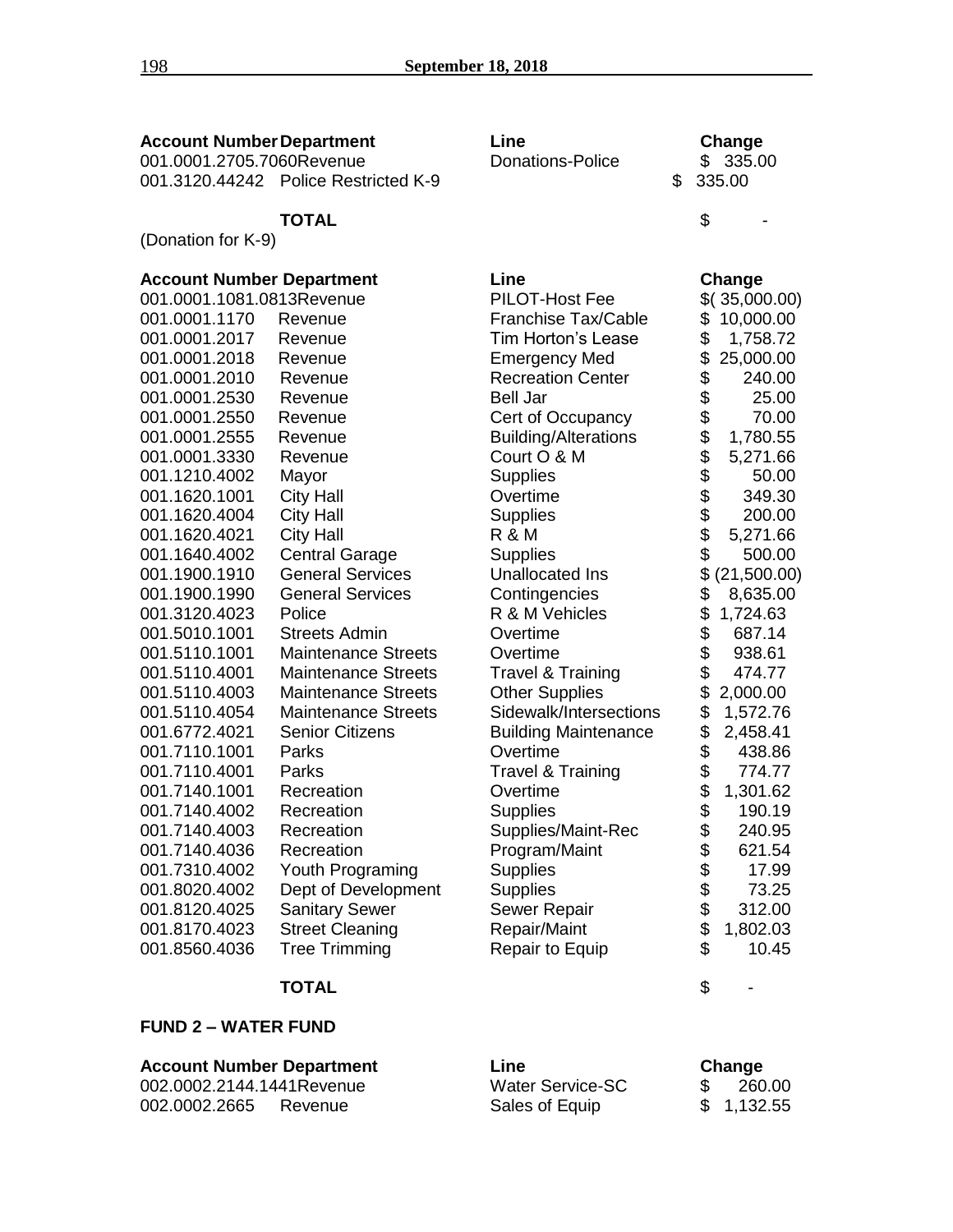| 002.1900.1910 | <b>General Services</b>   | <b>Unallocated Ins</b>     | \$ (15,982.68)  |
|---------------|---------------------------|----------------------------|-----------------|
| 002.1900.1990 | <b>General Services</b>   | Contingencies              | \$<br>2,985.01  |
| 002.8320.1001 | <b>Water Purification</b> | Overtime                   | \$<br>10,889.05 |
| 002.8320.4023 | <b>Water Purification</b> | R/M-Vehicles               | \$<br>450.00    |
| 002.8330.1001 | <b>Water Laboratory</b>   | Overtime                   | \$<br>386.05    |
| 002.8330.2005 | <b>Water Laboratory</b>   | Equipment-Non Cap          | \$<br>22.55     |
| 002.8330.4036 | <b>Water Laboratory</b>   | <b>Contracted Services</b> | \$<br>1,752.00  |
| 002.8340.1001 | <b>Water Distribution</b> | Overtime                   | \$<br>350.57    |
| 002.8340.4023 | <b>Water Distribution</b> | R & M-Vehicles             | \$<br>540.00    |
|               | <b>TOTAL</b>              |                            | \$              |

#### **FUND 3 – WASTEWATER**

| <b>Account Number Department</b> |                         | Line                                 |                | Change          |  |
|----------------------------------|-------------------------|--------------------------------------|----------------|-----------------|--|
| 003.0003.2120.2121 Revenue       |                         | <b>Sewer Rents-Resident</b>          | \$(170,000.00) |                 |  |
| 003.0003.2610.2131Revenue        |                         | Fines-Sewer Violations \$ 188,876.73 |                |                 |  |
| 003.1900.1910                    | <b>General Services</b> | Unallocated Ins                      |                | $$$ (15,982.68) |  |
| 003.1900.1990                    | <b>General Services</b> | Contingencies                        |                | 30,226.19       |  |
| 003.8131.1001                    | Laboratory              | Overtime                             | \$             | 1,487.93        |  |
| 003.8131.4002                    | Laboratory              | <b>Supplies</b>                      | \$             | 3,145.29        |  |
| TOTAL                            |                         |                                      | \$             | $\blacksquare$  |  |

(Budget Adjustments)

Carried, all voting aye.

## **RESOLUTION #99 -2018 September 18, 2018**

#### **BY COUNCILMAN WILLIAMS:**

## **ACCEPTING ELECTRICAL CONTRACT FOR WASTEWATER TREATMENT PLANT IMPROVEMENTS**

**WHEREAS,** the City of Dunkirk (Dunkirk) has recognized it must address inadequacies at the City's wastewater treatment plant that urgently require repair and/or replacement; and

**WHEREAS,** the New York State Environmental Facilities Corporation (NYS EFC) granted the City of Dunkirk's application for funding in the amounts of \$2,543,750 in grant funds and \$7,602,250 in zero-interest loan funds for these replacements and repairs at the Wastewater Treatment Plant; and

**WHEREAS,** the two bids received on June 26, 2018, for electrical contract 18-1E were rejected and a re-bid was requested; and

**WHEREAS,** following public advertisement, one sealed bid was received; and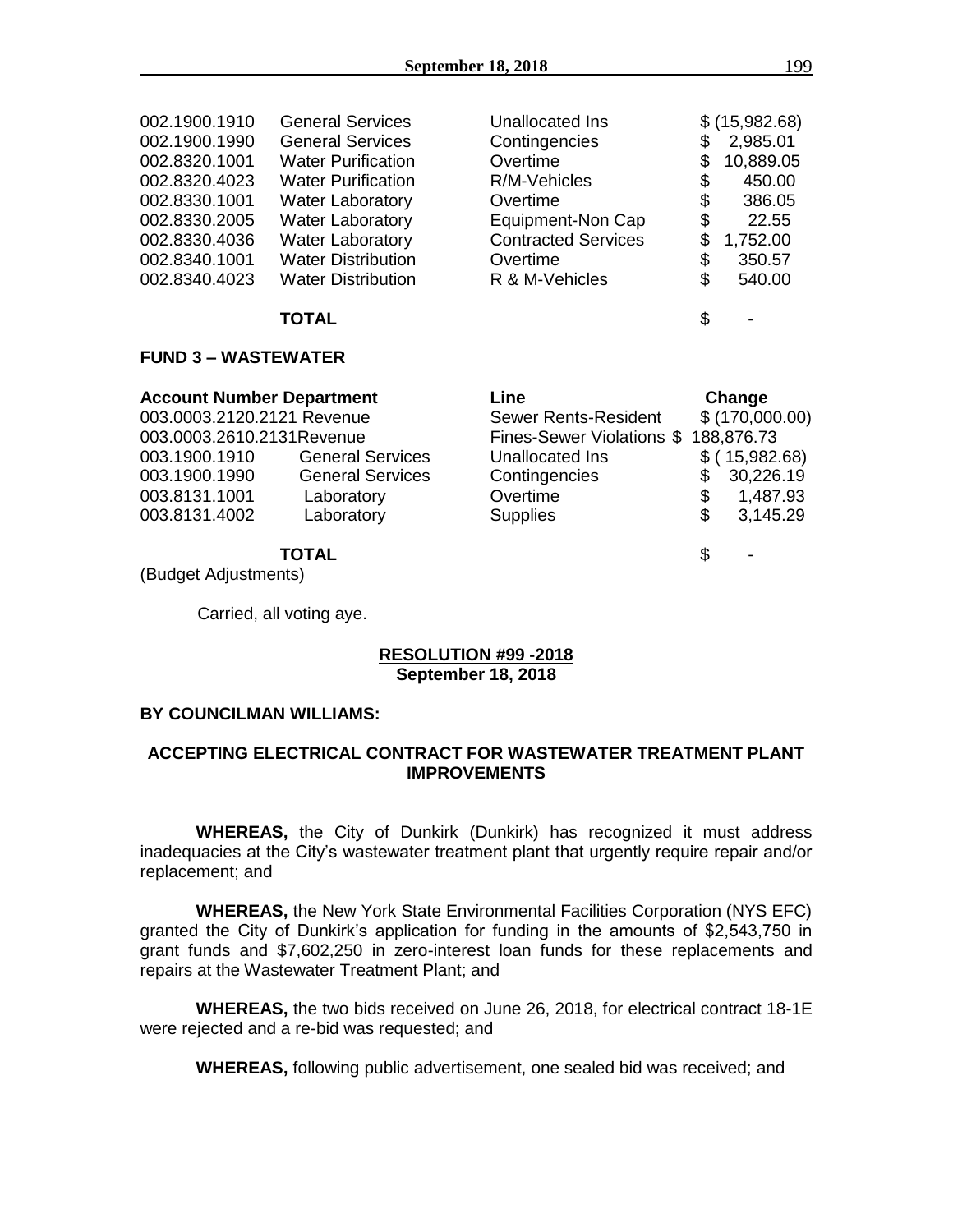**WHEREAS**, the bid of \$383,775.00 by BECC Electric LLC of 1007 Central Avenue Dunkirk NY 14048 has been deemed responsible by DPW and by the City's Consulting Engineer, who recommend quickly accepting this bid so the work can be done to avoid delay; now, therefore, be it

**RESOLVED,** that the Mayor is hereby authorized and directed to execute a contract for these additional electrical system improvements with BECC Electric LLC of 1007 Central Avenue Dunkirk NY 14048, contingent upon the contractor first supplying all necessary approvals from EFC to meet its funding requirements for this work, and that payment for such work will come from City Fund #21.

Carried, all voting aye.

**NEW BUSINESS:**

#### **RESOLUTION # 100-2018 SEPTEMBER 18, 2018**

## **BY COUNCILMAN HEENAN AND COUNCILMAN CIVILETTO:**

## **AUTHORIZING AGREEMENT FOR SOLE-SOURCE DIRECTIONAL DRILLING SERVICES FOR SEEL STREET CDBG WATERLINE PROJECT**

**WHEREAS,** the City of Dunkirk has targeted the area of Seel Street for CDBG waterline and road reconstruction, and unique directional drilling services are required for 900 feet of the waterline portion of this reconstruction; and

**WHEREAS,** the unique (and HUD-designated sole-source) directional drilling services that are required for the timely completion of such work can be performed according to the proposal received and recommended for approval by the Department of Public Works based on successful similar work performed by this firm in the City of Dunkirk, from S. St. George Enterprises, Inc., 3689 Webster Road, Fredonia NY 14063 in the proposal amount of \$41,100; now therefore be it

**RESOLVED,** that the Mayor be and hereby is, authorized and directed to execute an agreement of services, on behalf of the City of Dunkirk, for this sole-source directional drilling services for Seel Street's new waterline with S. St. George Enterprises, Inc., 3689 Webster Road, Fredonia NY 14063 in the proposal amount of \$41,100, with said fees paid by City CDBG funds and all work and processes documented to follow HUD requirements.

Carried, all voting aye.

## **RESOLUTION #101-2018 September 18, 2018**

# **BY: COUNCILMEMBERS BAMONTO AND CIVILETTO**

# **AUTHORIZATION FOR CITY TO EXECUTE WATER LINE EASEMENT WITH TOWN OF DUNKIRK FOR NORTH COUNTY WATER DISTRICT**